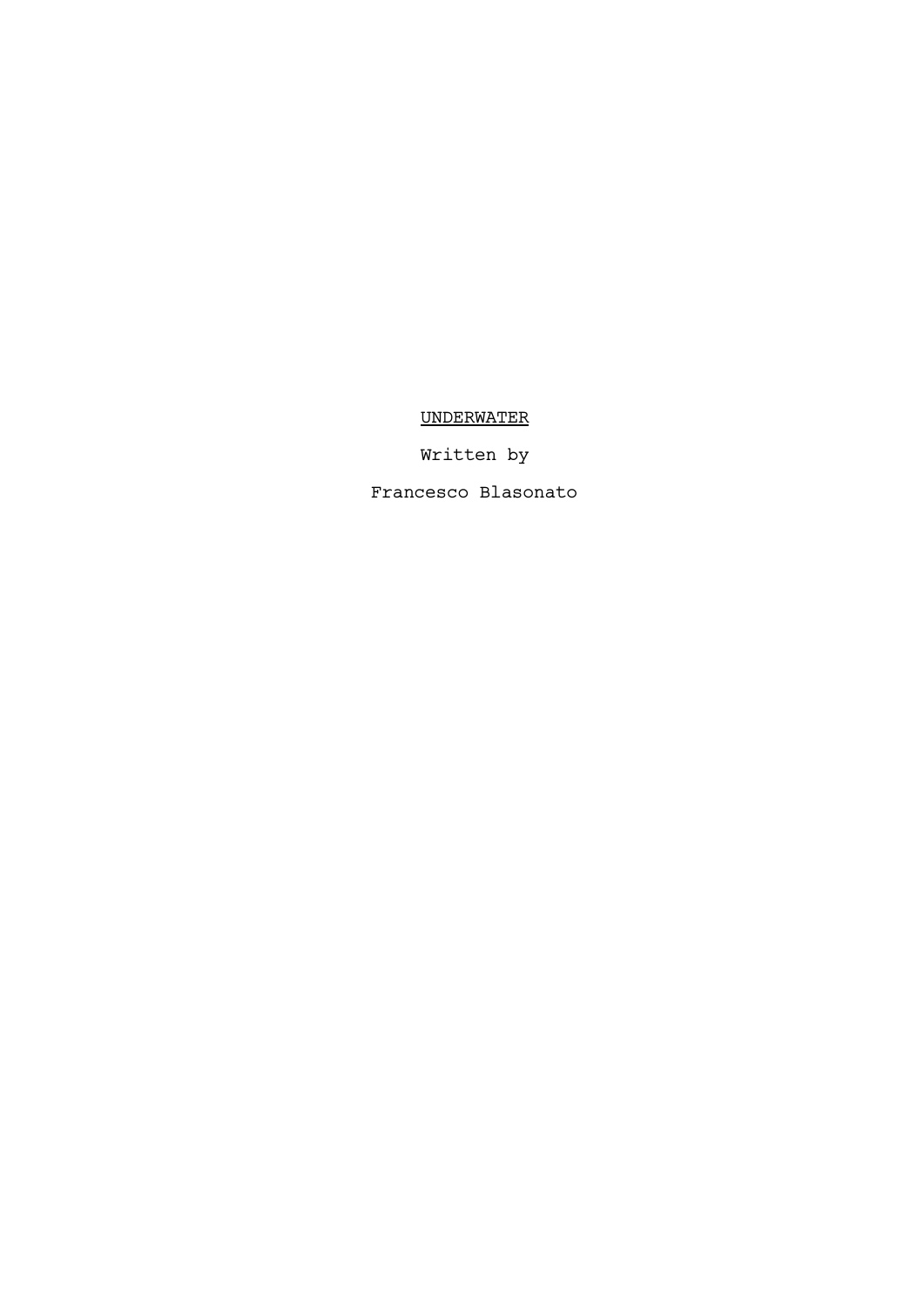OVER BLACK  $--$ 

The gentle LAPPING of waves.

FADE IN:

EXT. OCEAN - DAY

The waves move slowly back and forth.

ELDERLY WOMAN (V.O.) Water, everywhere.

EXT. NEW YORK CITY - CONTINUOUS

We see the top half of the Empire State Building. The rest is covered by water.

> ELDERLY WOMAN (V.O.) In small quantities, a life saver. Can't live without it.

The One World Trade Center, also half underwater.

ELDERLY WOMAN (V.O.) Large quantities though...enough to destroy a city...so destructive.

EXT. RIO DE JANEIRO - DAY

The coastal city of Rio is completely underwater. Christ the Redeemer Statue is the only thing left standing.

> ELDERLY WOMAN (V.O.) Some cities still stand. Situated inland enough to survive.

EXT. DENVER - DAY

The city of Denver, Colorado. Still in tact.

ELDERLY WOMAN (V.O.) The rest. Gone. Swallowed whole.

EXT. PARIS - DAY

Paris, surrounded by water. The Eiffel Tower stands, barely.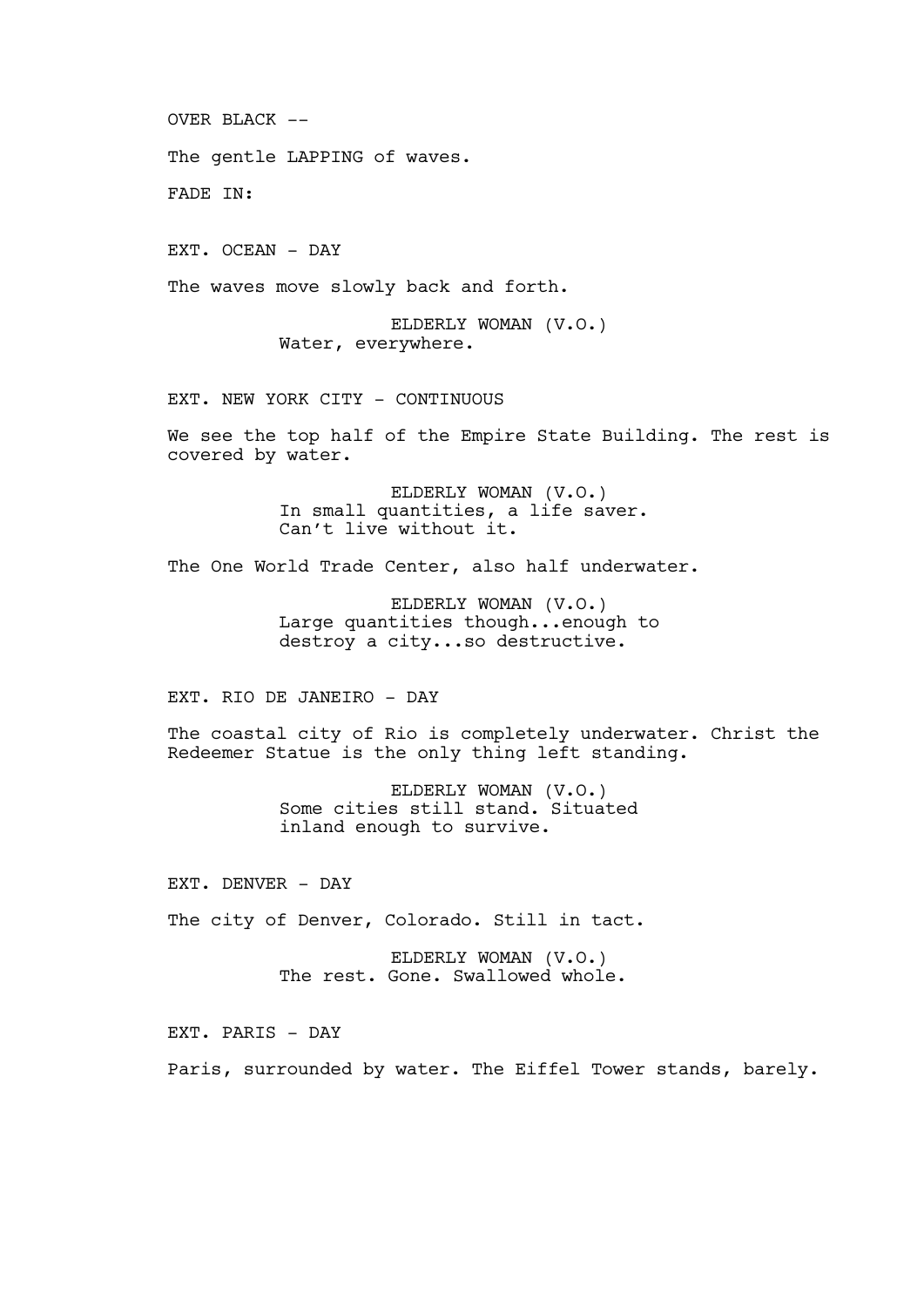MAN  $(V.O.)$ What caused the sea levels to rise?

INSERT CUT - ELDERLY WOMAN'S FACE

A WOMAN in her 70's.

ELDERLY WOMAN Carbon emissions, warmed up the waters. The Antarctic. 5.4 million square miles of just ice. It all melted. (beat) We adapted and survived underwater for a while, as humans do. Technology in the year 2200 was...

She gazes off into the distance and we--

FADE TO:

EXT. OCEAN, SURFACE - DAY

On the surface. A futuristic floating house. Made of glass, completely see through. PEOPLE going about their business. A feat of architectural brilliance.

We PULL BACK to reveal hundreds of these floating homes.

We slowly move below the surface...

EXT. OCEAN, UNDERWATER - CONTINUOUS

...to reveal the ground level of all the homes.

Marine life of every colour and size imaginable.

Ruins of the Brooklyn Bridge and other iconic New York landmarks remain in taters. Silenced by the majesty of the ocean.

An underwater transportation system that defies logic.

Endless amounts of clear horizontal and vertical tubes, all intertwining. Within them, pods, full of people; being pushed through the tubes at break neck speeds.

We move to one of the homes and hold for a moment, then begin to move in closer and closer. A figure inside the home becomes clearer.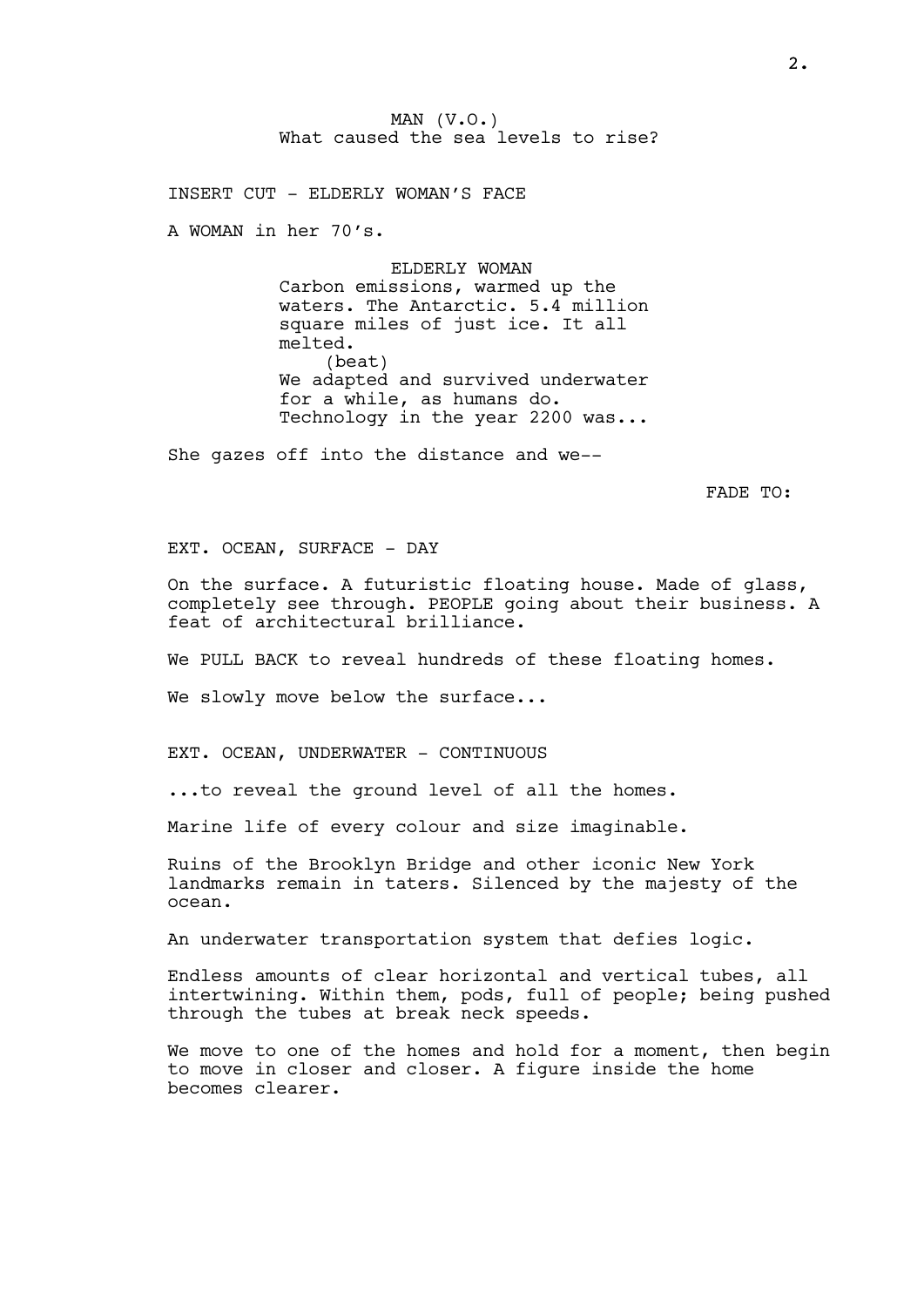It's a young girl, ELLA BROWN, 10, dressed in a one piece silicon body suit. She's pressed up against the glass wall separating her bedroom from the water.

INT. BROWN HOME, ELLA'S BEDROOM - DAY

She watches on in awe at the endless number of fish that pass by her glass wall. A school of ten, purple, blue, rainbow.

> ELDERLY WOMAN (V.O.) Bliss...pure bliss. Really the only way to describe it. (beat) Sometimes I would just stay there, day and night.

EDDIE BROWN, 45, opens the door and walks in, crouches behind Ella as she continues watching the fish.

> EDDIE Which one's your favourite?

Ella points to a purple fish that calmly swims by.

EDDIE (CONT'D) Just remember Ella where we are. Nature pulls you in with it's calm, colour, grace...then when you least expect it...it strikes. Nature's dangerous. Don't forget.

Ella's face droops in disappointment as another fish swims by.

INT. BROWN HOME, KITCHEN - DAY

A futuristic kitchen surrounded by a clear glass wall.

More fish. Their shadows reflect onto the kitchen floor.

A blue light illuminates all the edges of the drawers, benchtops, cupboards and cabinets.

A clear automatic door slides OPEN. In walks Ella.

Two free standing chambers. Ella holds her hand up to one of them, it SCANS. The door OPENS and she steps in. Her body gets SCANNED. The A.I on the chamber reacts.

> A.I (CHAMBER VOICE) Hunger levels 100 percent. Fluid levels, 100 percent.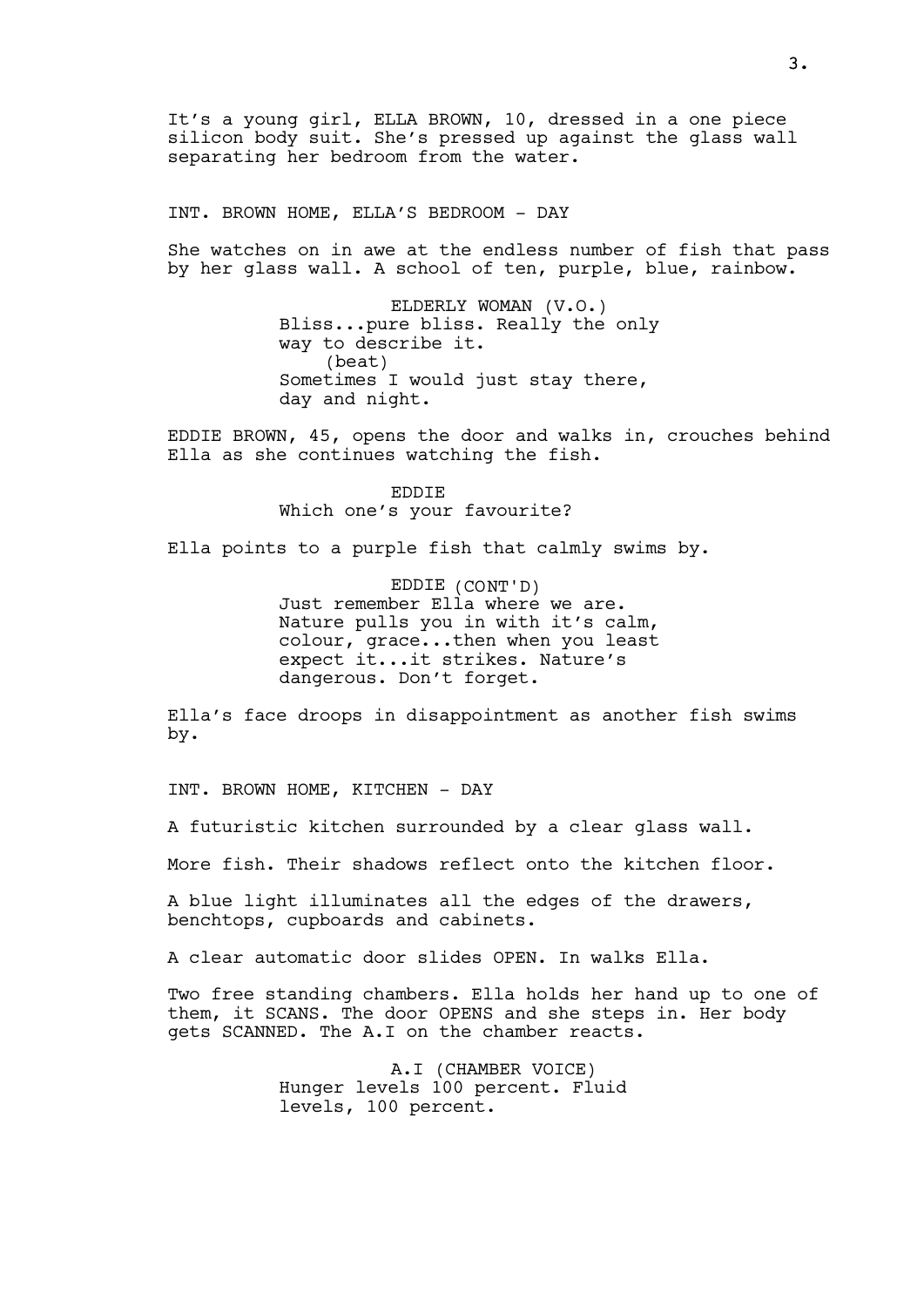Ella steps out and into the second chamber. After a moment, a GUSH OF AIR. The floor beneath Ella opens and she drops out of sight.

INT. POD - CONTINUOUS

Blurry. Everything around Ella passing her at insane speeds.

EXT. TUBE SYSTEM - CONTINUOUS

The pod WHIZZES through the tubes underwater.

INT. SCHOOL, CLASSROOM - DAY

A class of 20 see-through chambers. A STUDENT in each.

ELDERLY WOMAN (V.O.) For a while that's how things went. Home, school. The normal stuff. Then...

INT. SCHOOL CHAMBER - CONTINUOUS

The STUDENT stands upright in the chamber. He wears a pair of clear glasses. We're able to see the hologram on the glasses.

NEWS SEGMENT:

NEWS ANCHOR The world held their breath today as the last remaining polar cap began the melting process. Is this the end? Dr Fischer with the details.

INT. BROWN HOME, LOUNGE ROOM - DAY

A super futuristic lounge room. Both the room and lounge are circular in shape. In the centre of the room, a large hub, projecting the news segment mid-air.

Eddie Brown, lies on the lounge watching. Half-asleep. Beer in hand. Drunk. Bag of open chips rest on the table in front of him.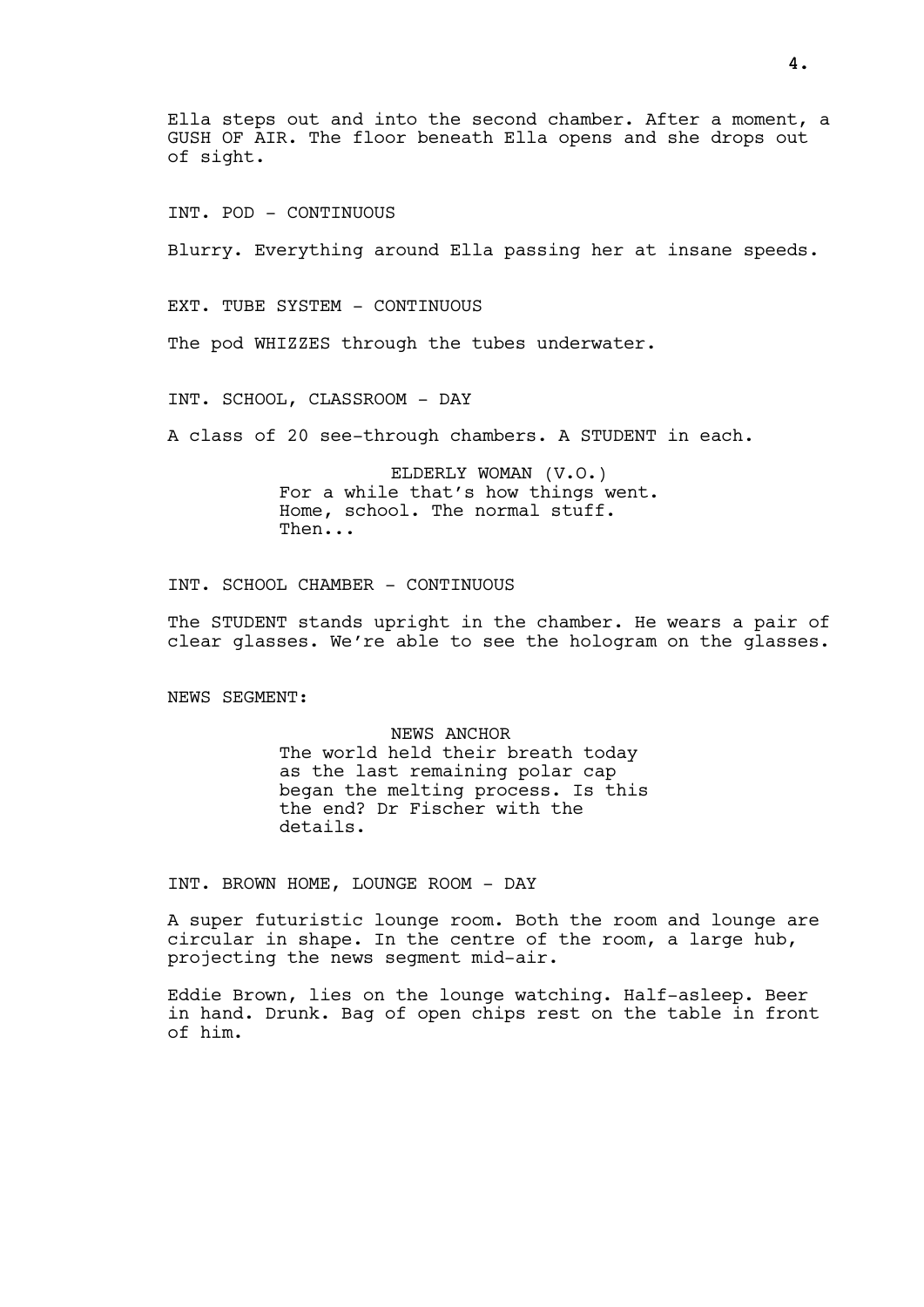DR FISCHER Thanks Tom. 100 years ago the world stopped when Antarctica melted, plunging most of earth underwater. The sea levels rose over 200 feet. (beat) Today, I'm here in Greenland on the last remaining ice-sheet. 660,000 square miles of ice. The melting process is expected to take anywhere between three to four weeks. (beat) The sea levels are expected to rise over 20 more feet. This kind of extra pressure would crush our current underwater existence. Solutions are already being discussed--

Eddie gestures with his hand and the projection stops.

EXT. NASA HEADQUARTERS/ROCKET SHIP - DAY

A storm is brewing with grey clouds filling the sky.

A rocket ship is docked to a circular dome building floating on the water. Engineers are putting the finishing touches on the ship.

INT. NASA HEADQUARTERS - DAY

Rows of desks with monitors attached. An EMPLOYEE seated at each monitor with a headset on.

LEE MULLER, 55 and DR GIBBS, 46, are conversing while walking through the rows.

> MR MULLER Dr Gibbs, how long until the ship's ready?

DR GIBBS It's hard to say at this point Mr Muller. We have engineers working around the clock. It could be months.

MR MULLER Months? Didn't you see the news. Whole goddamn place is gonna be sunk in a matter of weeks.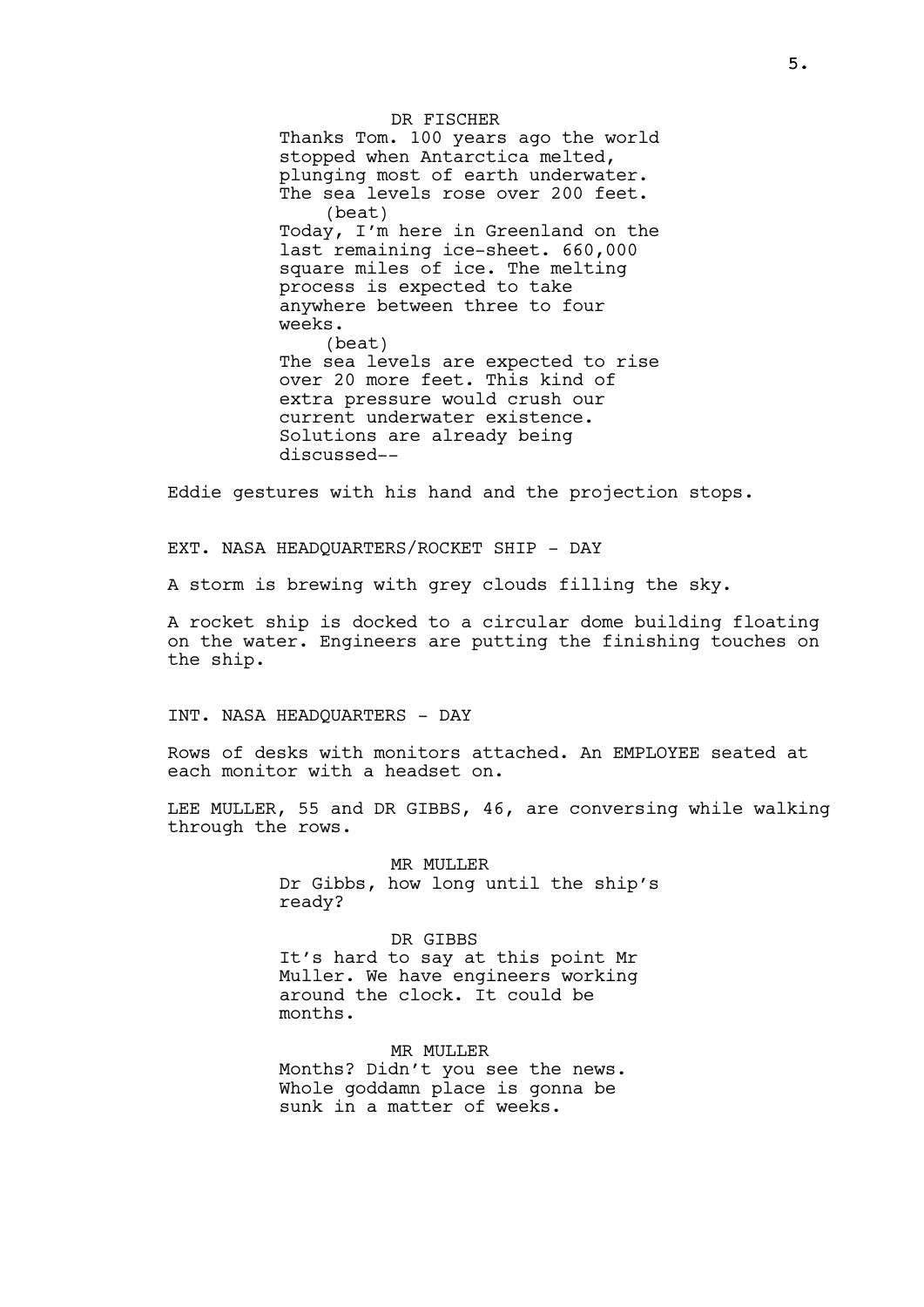DR GIBBS I'll see to it personally that we get it done.

They stop at one of the windows and stare out at the ship. It begins to rain.

> MR MULLER What about room. How many passengers can it carry?

DR GIBBS At this point...a hundred.

# MR MULLER

We're heading on a one way suicide mission to mars that could take up to 200 days and it can only carry 100--

# DR GIBBS

I told you we needed Brown on the project. If we--

MR MULLER

We are in the year 2200. Pods, that carry people at the speed of light. An underwater transportation system that defies logic and you're telling me--

DR GIBBS There's a lack of rocket scientists and we--

Mr Muller SLAMS the window.

MR MULLER DAMMIT GIBBS! YOU'VE BUTCHERED THIS THING FROM THE BEGINNING!

Mr Muller catches his breath.

MR MULLER (CONT'D) Ten years you've been working on this project. You've had ten years to prepare for this day. We knew it was coming. Brown was a great rocket scientist and architect. You know I didn't wanna let him go. (beat) Get it done.

Mr Muller walks out through one of the automatic doors.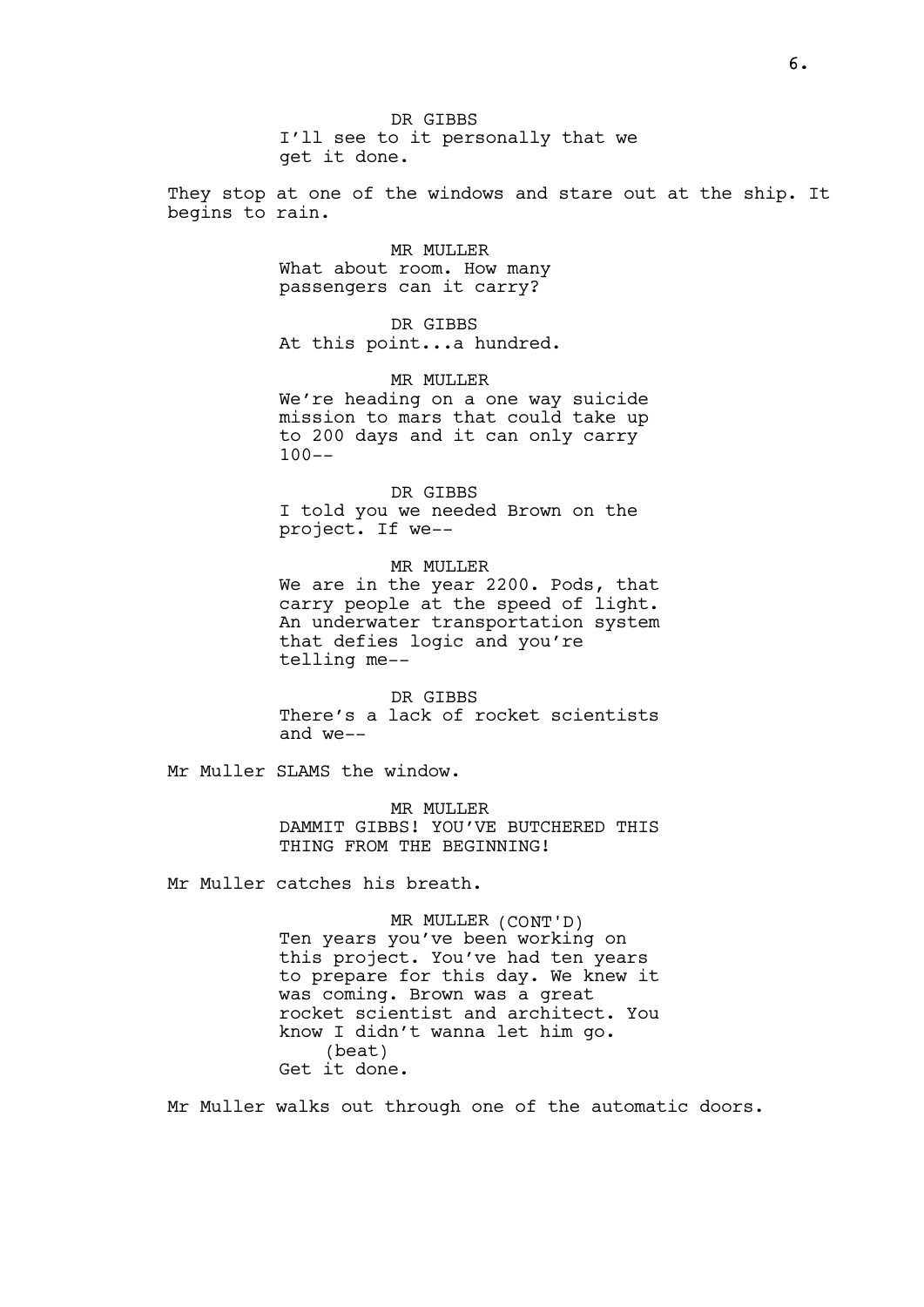JOSEPH LONG, 40, is kneeling down with his back to us. He's holding a futuristic gun, looking over his daughter's shoulder, LILY LONG, 13. She's looking at a picture of a baby girl.

> JOSEPH Don't worry Lily. I'm gonna get your sister back and we're gonna get on that ship.

### INT. HOSPITAL, INTENSIVE CARE UNIT - NIGHT

JENNA BROWN, 35, groggy, lies in a bed. Tubes are attached to her face and hands. These tubes connect to the wall which display her vital signs electronically.

The automatic doors OPEN. Eddie walks in and kneels beside Jenna's bed.

Another hub at the end of the bed is projecting a news segment. Both Jenna and Eddie stare up at the projection.

#### REPORTER

Their calling it, mission to mars. Over the last decade NASA have been constructing a rocket the size of a large skyscraper. Mr Muller, head of NASA, is with us to explain just how he intends to save the human race.

#### MR MULLER

Our intention is to take one hundred of the best and brightest minds and send them on a colonisation mission to mars.

#### REPORTER

There have been reports that the ship may not be ready in time. Is there any truth to those rumours?

#### MR MULLER

No. I'm extremely confident that the ship will be ready for take off prior to the last ice-cap melting.

#### REPORTER

And how do you apply to be one of the lucky hundred Mr Muller?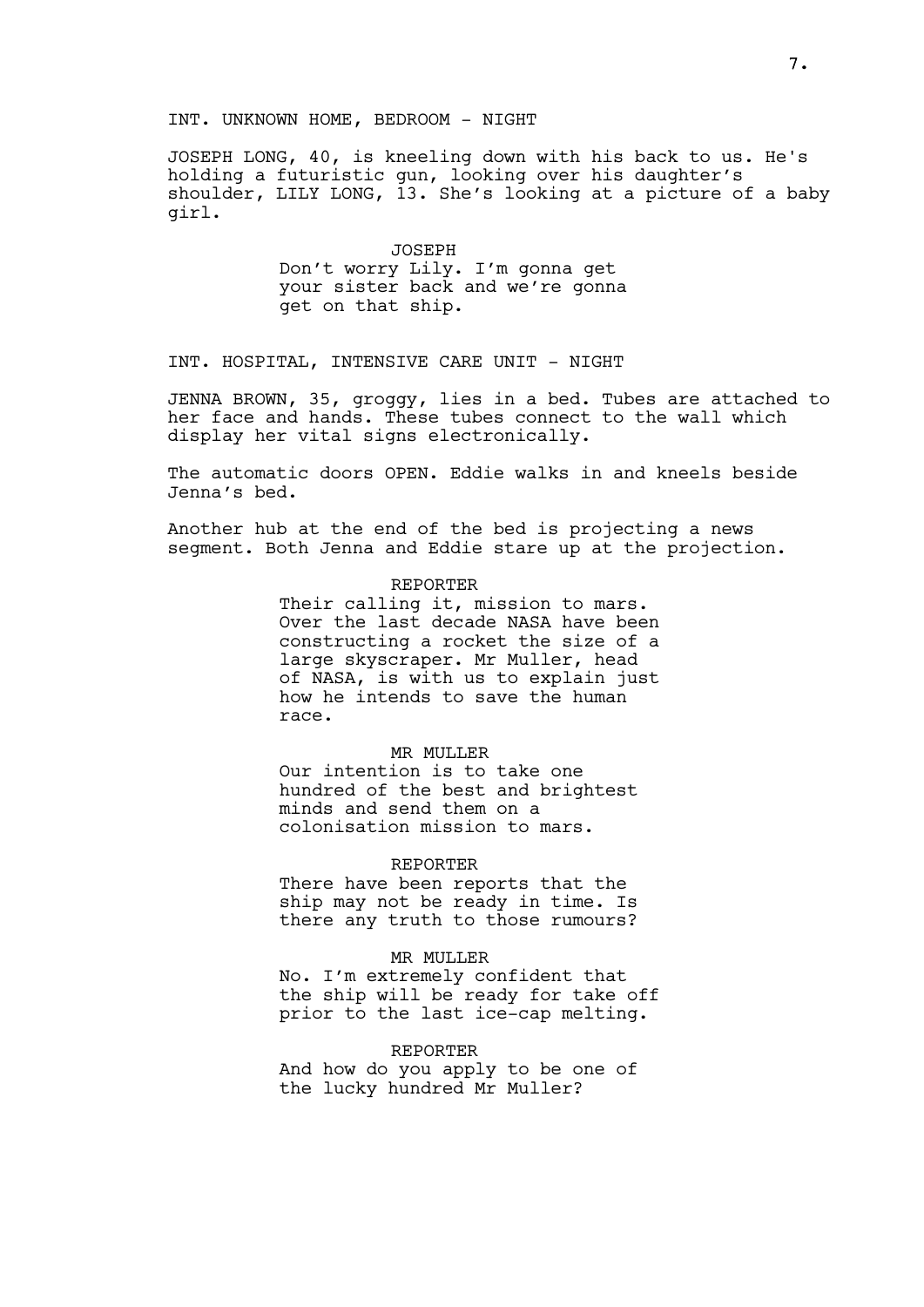MR MULLER Its a tedious process. Highly selective. One can fill out all the necessary forms on the following website--

Eddie swipes mid-air with his hand and the projection shuts off.

Jenna looks up at Eddie.

JENNA I'm dying Eddie. Means I get one last request.

Jenna smiles then starts COUGHING erratically then calms down.

> EDDIE Don't say that. I'm gonna get both you and Ella off this damn planet.

Jenna shakes her head - no.

JENNA You gotta get her on that ship Eddie. You and her, that's it.

EDDIE We're not leaving without you Jenna.

JENNA Promise me...promise me you'll get her on that ship. Whatever it takes. (beat) That's my request. 25 years of marriage. Don't let me down now.

Jenna smiles then starts COUGHING again.

EDDIE

I promise.

INT. BROWN HOME, EDDIE'S BEDROOM - CONTINUOUS

Eddie is sitting on his bed, beer in one hand. In the other hand he holds a photo - It's Eddie, Mr Muller and Dr Gibbs smiling at the NASA headquarters. He turns the photo over:

ON BACK: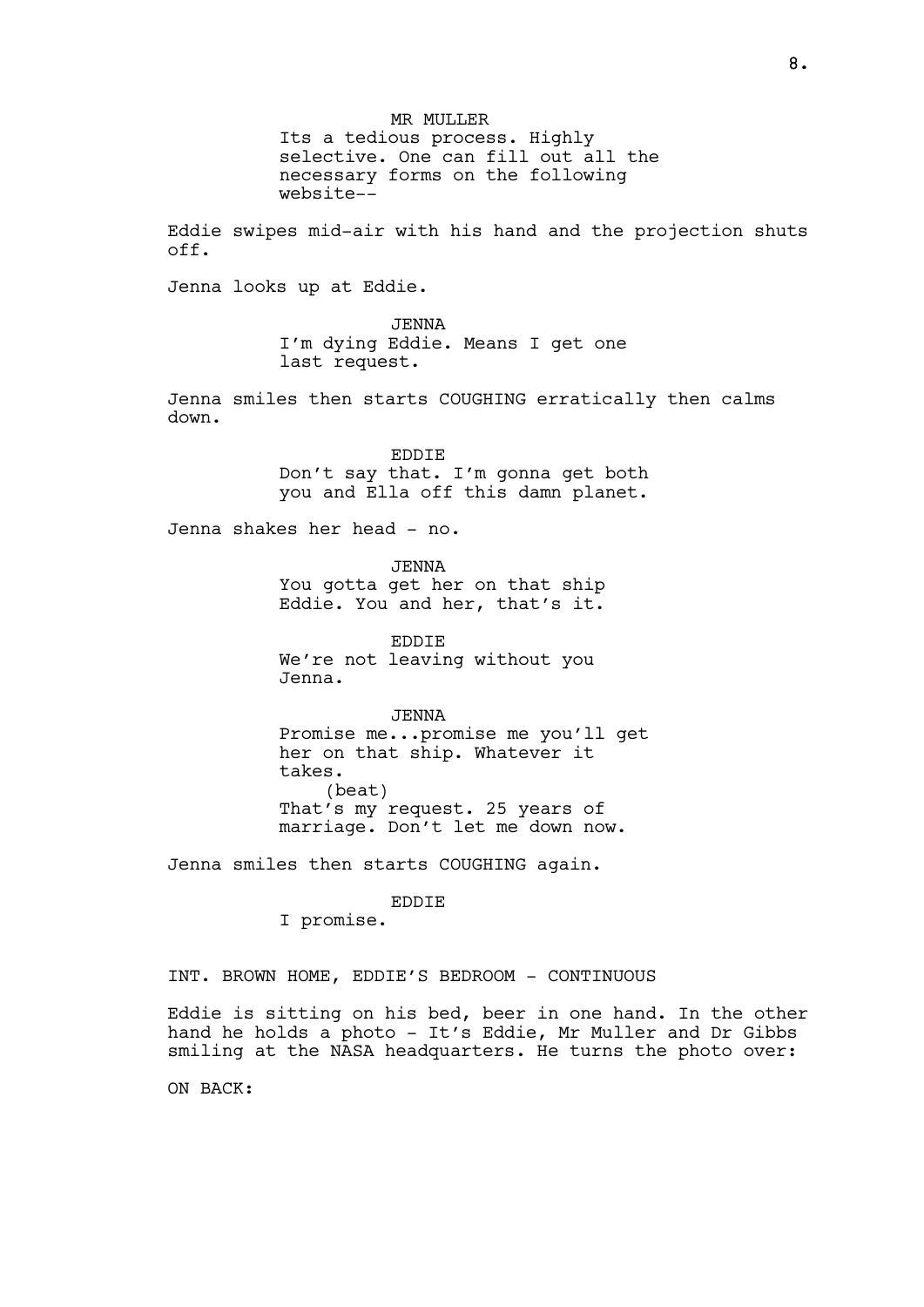He turns it back over. As we ZOOM in, the photo slowly comes to life and we--

FADE TO:

INT. NASA HEADQUARTERS - NIGHT (FLASHBACK)

Eddie and Mr Muller are mid-argument as Dr Gibbs watches on. The CAMERA MAN is getting ready to take their photo.

> EDDIE I've been working on this ship for the last four years...and now, now you're just gonna fire me.

DR MULLER You came into work late, drunk and assaulted a fellow employee. What'd you think was gonna happen?

Eddie looks at Dr Gibbs.

Dr Gibbs shrugs his shoulders. I'm sorry.

CAMERA MAN Guys, if we could just shuffle over a bit.

Mr Muller half smiles while Eddie and Dr Gibbs fake it.

CAMERA MAN (CONT'D) One, two, three.

SNAP! A picture is taken.

EDDIE Good luck saving the world without me.

Eddie storms out.

FADE BACK TO:

INT. BROWN HOME, EDDIE'S BEDROOM - NIGHT

Eddie's still looking at the photo.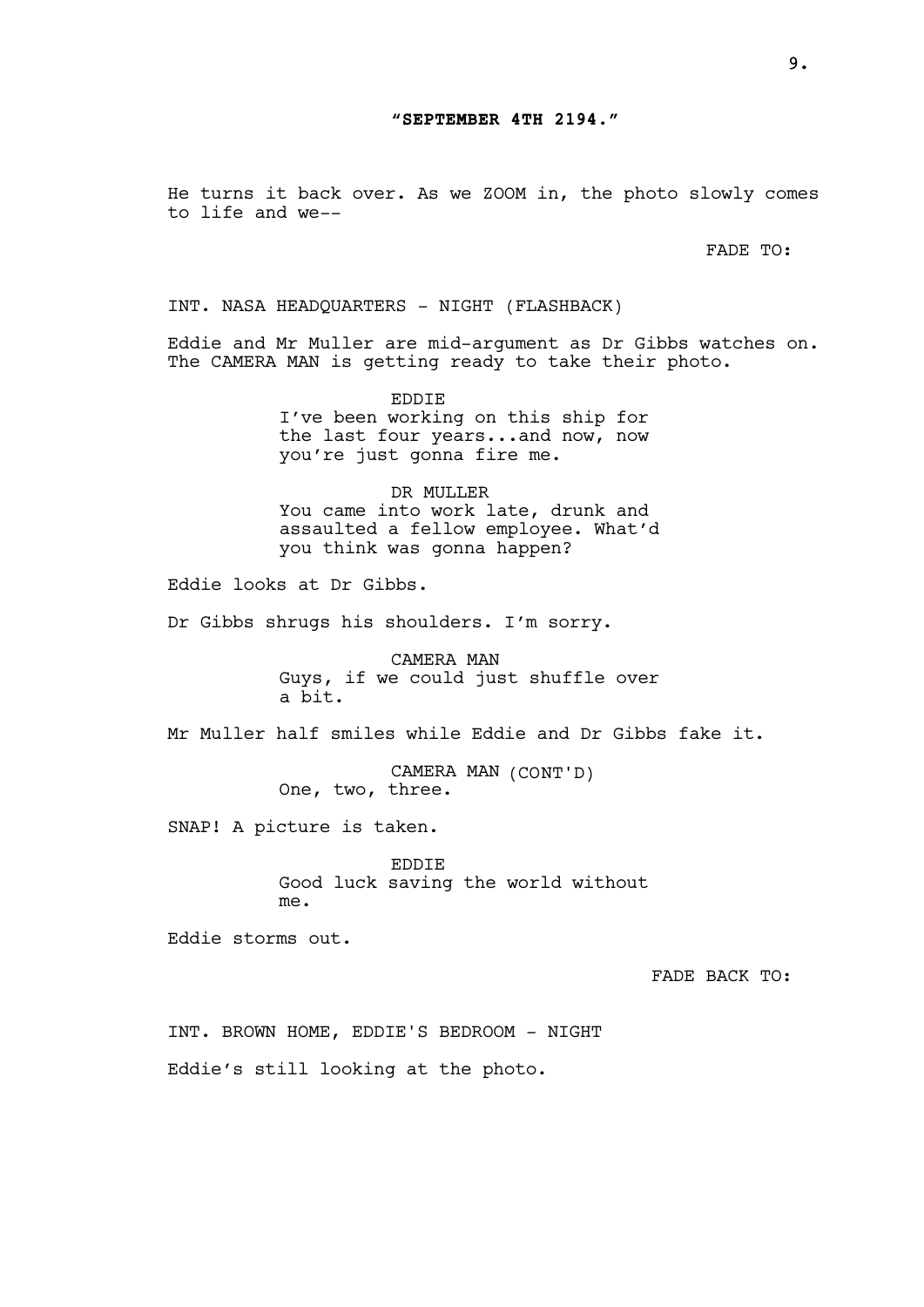ELLA (O.S.) Dad! Come on it's scrabble night.

EDDIE

Coming honey!

INT. BROWN HOME, LOUNGE ROOM - CONTINUOUS

Eddie and Ella are playing scrabble using the hub in the centre of the room. Its projecting the game mid-air.

> ELLA S-h-a-r-k. Shark.

Ella gestures with her hand and the TILES FILL UP.

EDDIE Umm. Oh. T-i-r-e-d. Tired.

Eddie gestures and the TILES APPEAR as well. He YAWNS.

ELLA Maybe you should go to bed then?

Ella CHUCKLES.

EDDIE

Very funny smarty pants. You know sometimes I wonder where you get your intelligence from.

The DOORBELL RINGS. Eddie checks his watch.

ELLA

Mom, definitely mom.

Ella and Eddie both CHUCKLE as Eddie gets up to look at the video camera.

It's a MAN.

EXT. POD, FRONT OF BROWN HOME - CONTINUOUS

A man with his back to us standing upright in the pod he just arrived in.

INT. BROWN HOME, LOUNGE ROOM - CONTINUOUS

EDDIE Odd, at this time of the night.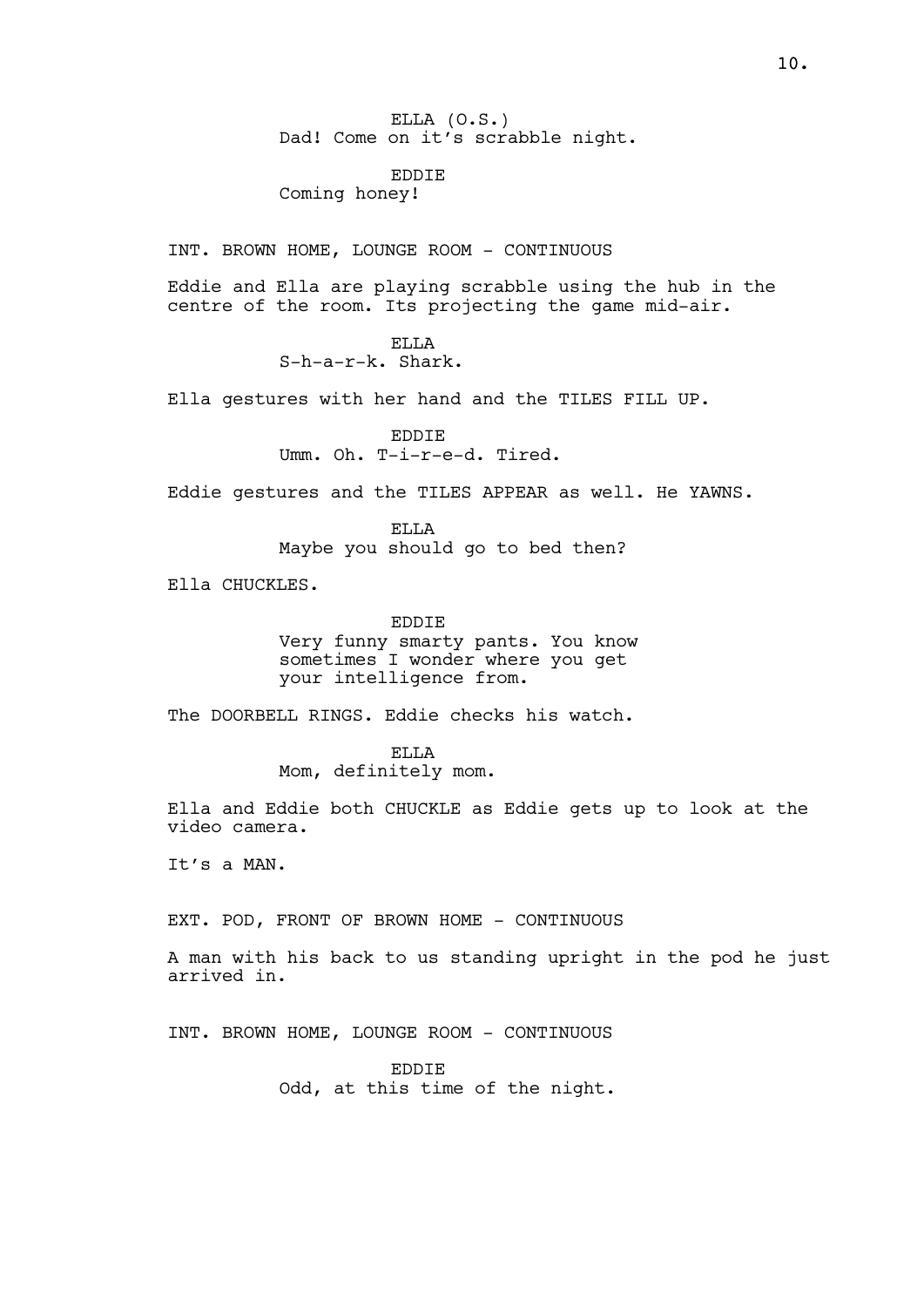Eddie exits the lounge room to go answer the door.

Ella continues looking at her board. It's her turn. After a moment:

JOSEPH (O.S.)

Hey honey.

Ella looks up at the doorway. Joseph is holding Eddie hostage with a gun pointing at his head.

> JOSEPH (CONT'D) Remember me? I'm your real father. You're coming with me now. We're going home.

> EDDIE (to Joseph) What're you talking about? Who are you?

JOSEPH (to Eddie) Oh you don't know. Maybe you should ask your wife. Tell her Joseph said  $he11o.$ 

Ella starts SOBBING. She looks at Eddie.

ELLA (to eddie) Dad, what's going on?

EDDIE Honey, its gonna be ok. Just do what he says.

Ella gets up and slowly begins walking toward Joseph.

He pushes Eddie to floor and grabs Ella, gun still pointed at Eddie.

He leaves the home with Ella in hand.

Eddie SLAMS the floor enraged.

INT. HOSPITAL, INTENSIVE CARE UNIT - DAY

Jenna Brown still lies in a bed, tubes attached to her face and hands.

Her vital signs are still displayed on the wall. Significantly weaker than last time.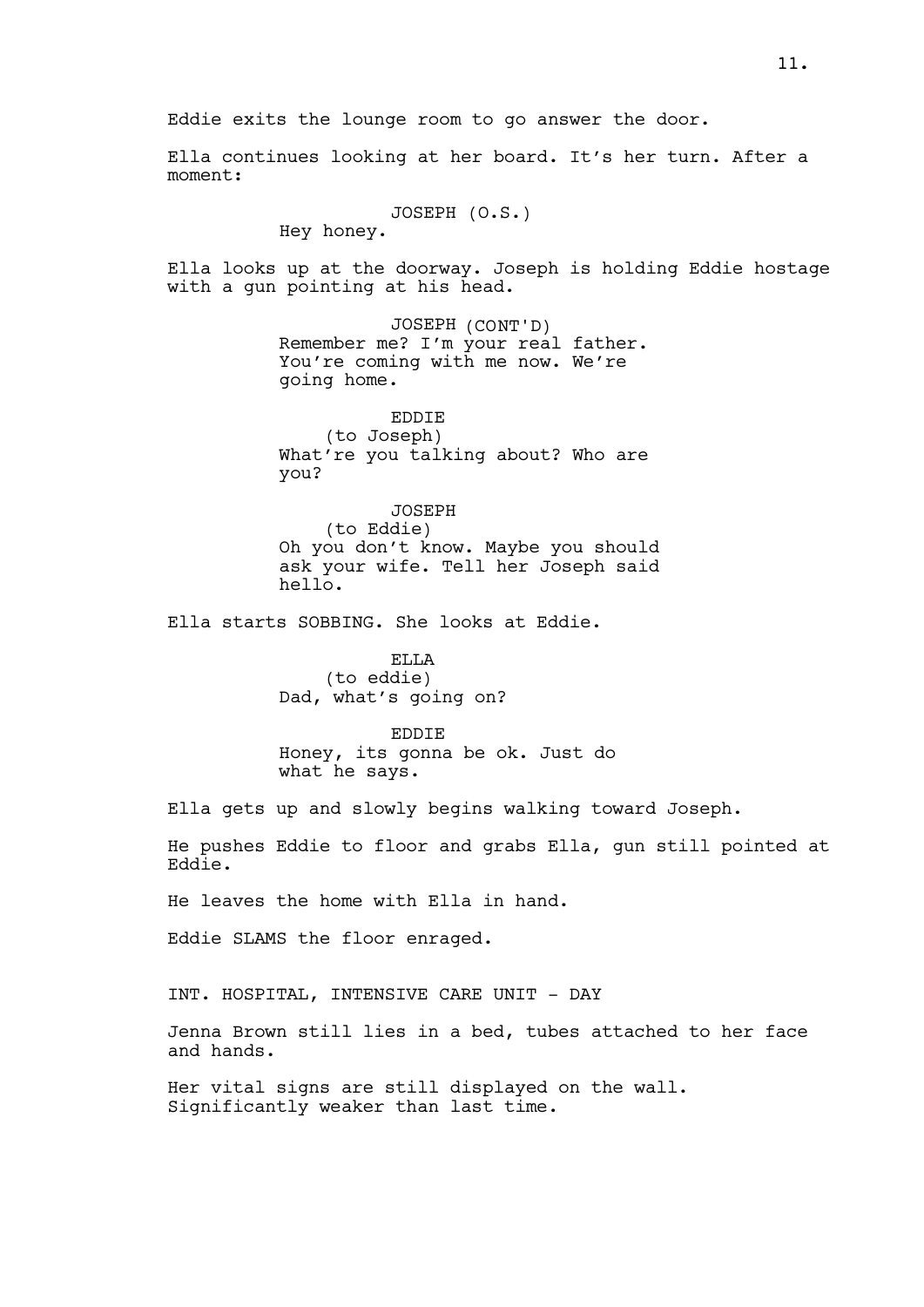The automatic doors OPEN. Eddie walks in and kneels beside her bed. A news segment is playing in the background mid-air.

Eddie is partially sobbing and angry.

EDDIE

Who's Joseph?

JENNA How do you know about Joseph?

EDDIE

He broke in last night. Took Ella. Said she was his daughter.

What's being said on the news catches both Jenna and Eddie's attention:

> TV REPORTER This just in, the last three spots on the ship have been filled. I repeat, the last three spots have been filled. Looks like it's adios to the remaining populous. From everyone here at channel 33. It's been a pleasure--

Jenna looks back at Eddie in tears.

JENNA I'm sorry Eddie. (beat) Joseph and I...we had an affair just before I conceived Ella.

EDDIE

Why?

JENNA I made a mistake. I was scared, I was--

EDDIE Tell me. Is Ella really his?

Jenna shakes her - no

JENNA Ella's yours. You're the father. Not that lunatic. He's delusional. (beat) I told him Ella wasn't his. He didn't listen.

(MORE)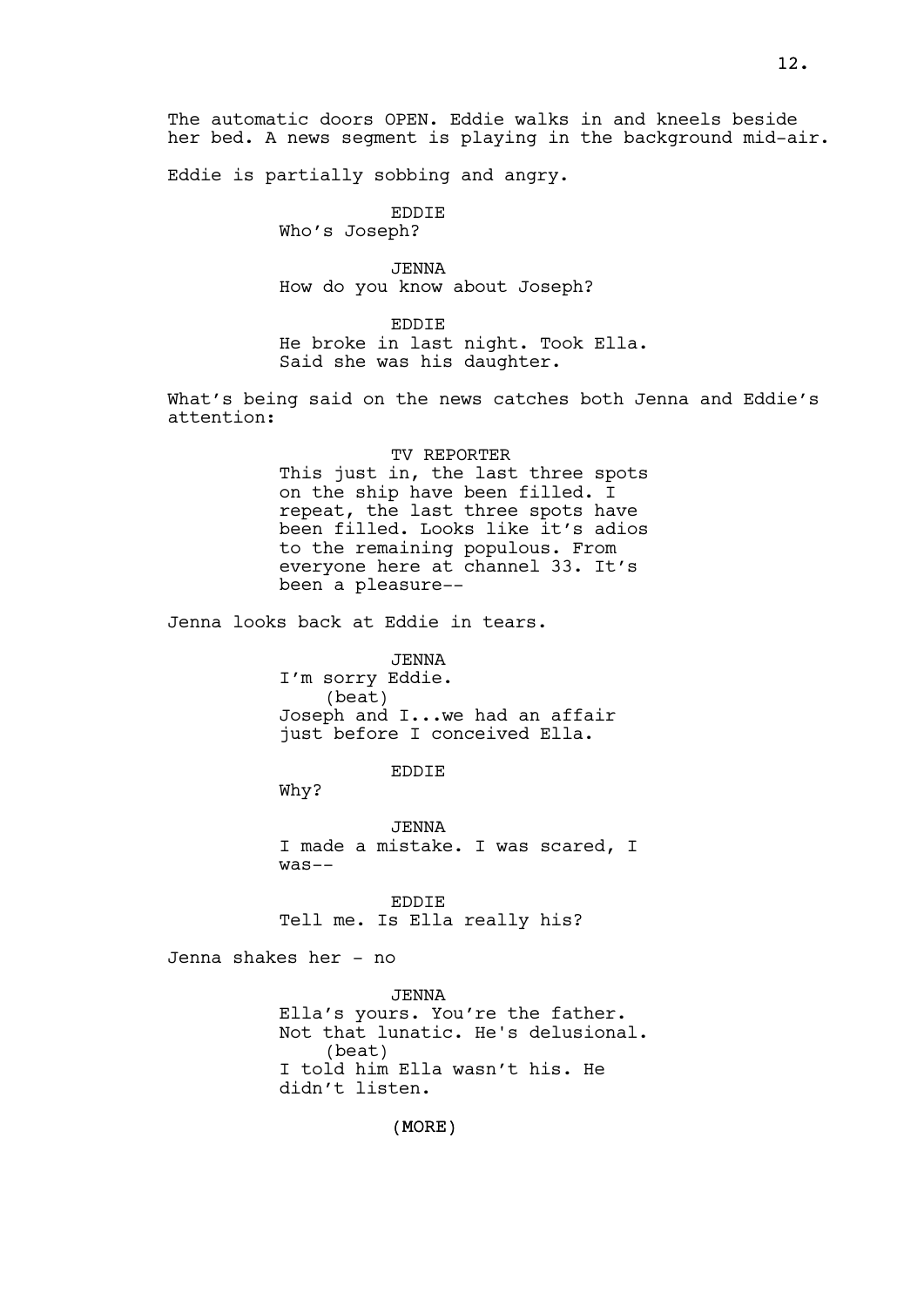JENNA (CONT'D) You gotta get her back and get on that ship. Joseph is probably gonna be heading there with her.

EDDIE Didn't you hear? Its over. There's no more spots.

JENNA (angry) Hey. You made me a promise. You damn well better keep it. You promised me.

Jenna's vitals start to drop rapidly.

JENNA (CONT'D) You promised me.

EDDIE

Jenna!

Eddie holds Jenna close.

She manages to whisper in his ear one last time.

JENNA You promised me.

# EDDIE

JENNA!

The wall displays 0 for all vitals.

Jenna closes her eyes - dead.

Eddie SOBS for a moment, then raises his head. He now has a determined look in his eyes.

Eddie pulls out his phone and DIALS a number.

It RINGS. Someone answers:

EDDIE (CONT'D) Dr Gibbs. I need a favour.

EXT. ROCKET SHIP - DAY

The rocket ship stands upright. A ramp is attached to the entrance door.

A long line of people are waiting impatiently to enter.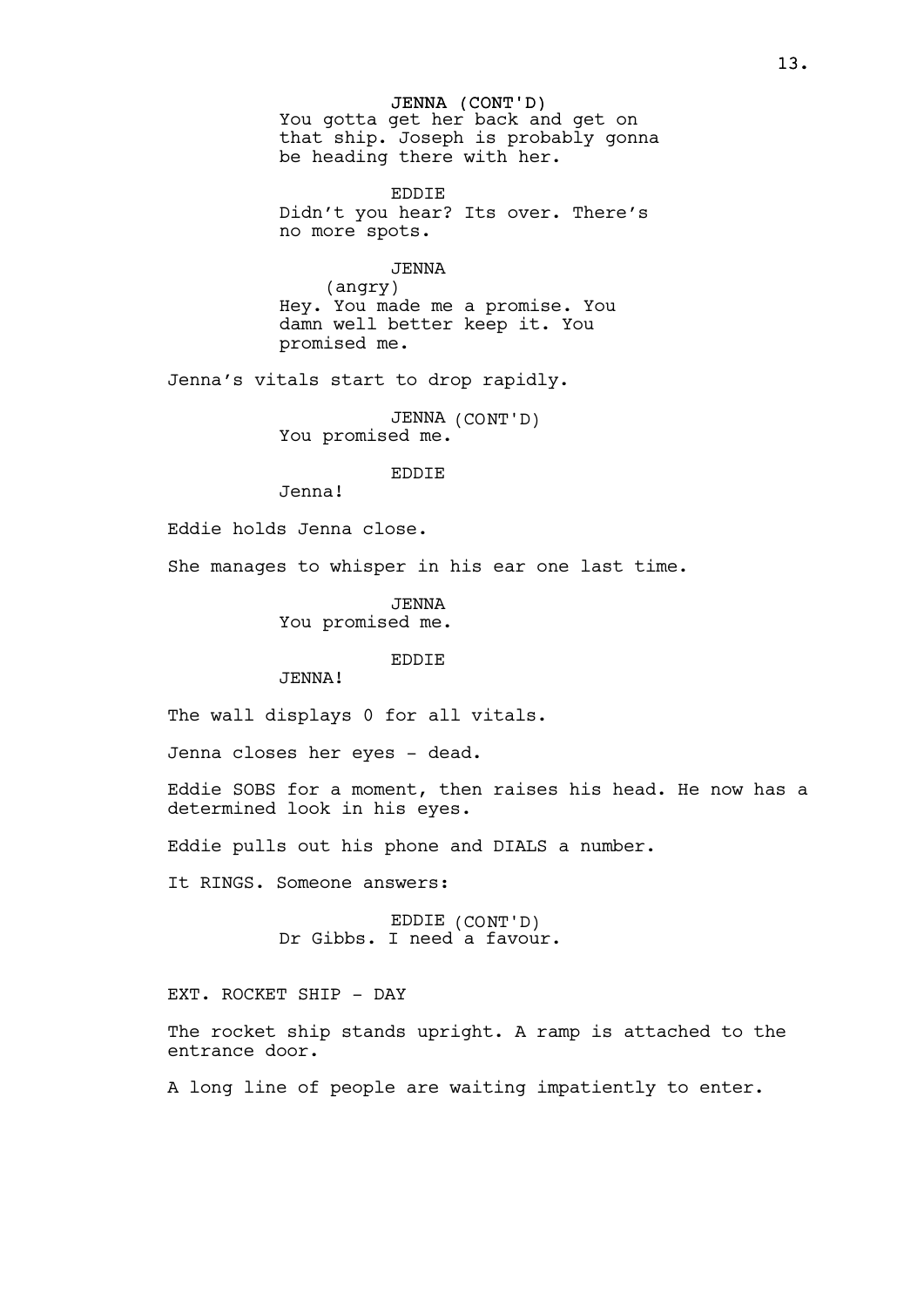Mothers are holding up their babies in the air hoping that they get taken aboard.

Pandemonium as everyone PUSHES and SHOVES trying to get in front of each other.

Security guards with riot gear on attempt to control the crowd.

Joseph, Lily and Ella at the front of the line walk up to the entrance. Their tickets get SCANNED and they enter the ship.

Eddie, dressed up as a guard, PUSHES through everyone making his way to the front of the ship. He SCANS his ID and makes his way on.

INT. ROCKET SHIP - CONTINUOUS

Joseph, Lily and Ella take a seat.

JOSEPH Told you everything was gonna be alright girls. We're going home.

Ella is holding back tears.

EDDIE (O.S.) Everything will be alright... cause I'm here now.

Joseph turns around in shock to see Eddie standing behind him.

CRACK! Eddie throws a right hook. Joseph drops.

ELLA (excited) DAD!

Joseph shakes it off. Gets up and TACKLES Eddie to the floor.

INT. CONTROL ROOM - CONTINUOUS

A ship STEWARDESS addresses the passengers:

STEWARDESS Please take your seats. The ship is scheduled for take off in three minutes.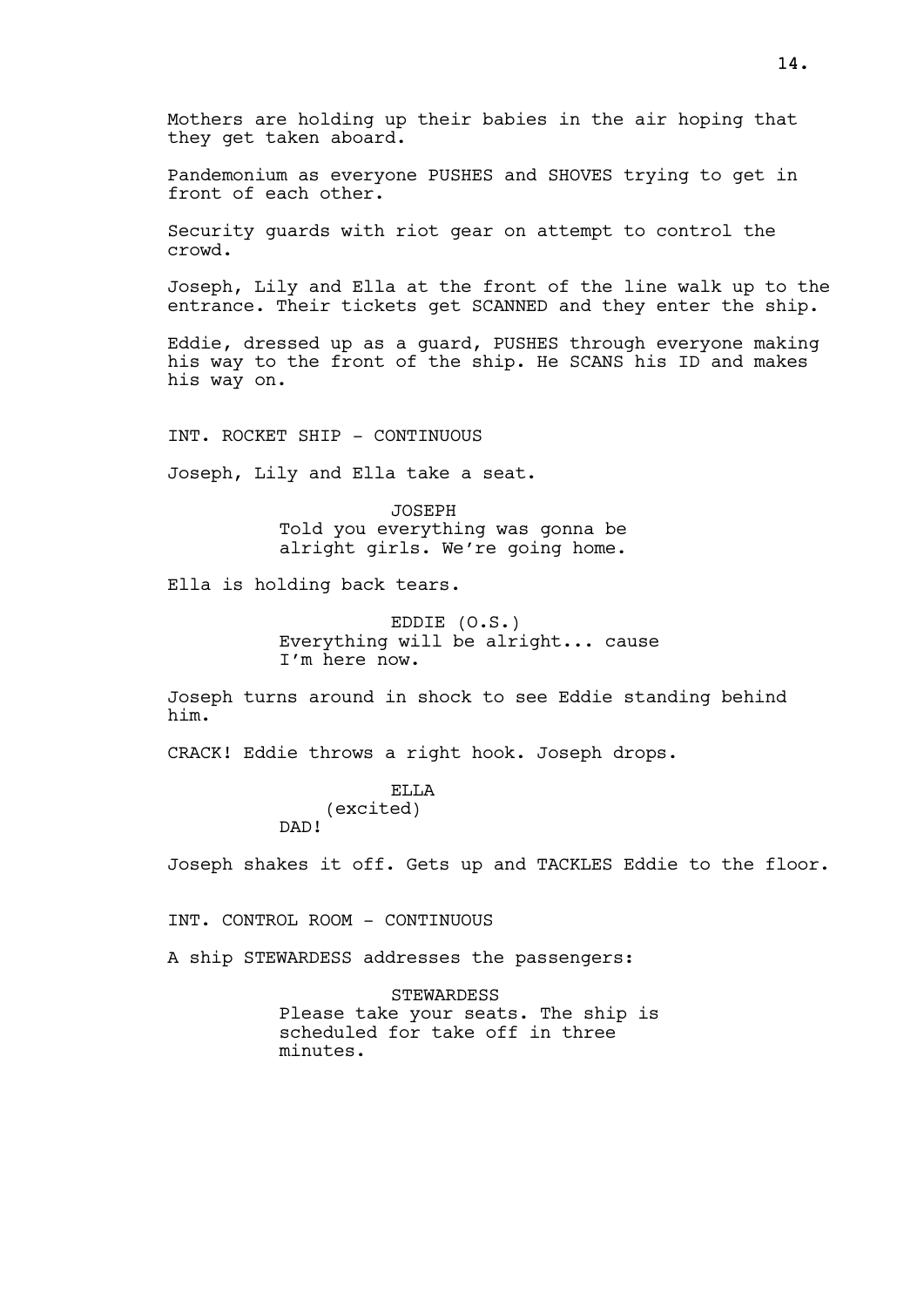EXT. ROCKET SHIP - CONTINUOUS

The ramp slowly begins to ASCEND upwards towards the entrance door which is still open.

INT. ROCKET SHIP - CONTINUOUS

Joseph is on top of Eddie. He winds back his left and CRACK!

Joseph now winds back his right fist.

Eddie rolls his head to his right and BAM! Joseph's fist slams into the floor. He SCREAMS.

Eddie pulls Joseph's head in with both hands and HEADBUTTS him.

Joseph falls to the side. Eddie picks him up by the collar and lines him up with a right. CRACK! Joseph drops to his knees facing away from Eddie.

Joseph crawls toward the entrance door with Eddie walking and following behind.

Eddie grabs Joseph by the neck. As he's pulling him up, Joseph ELBOWS Eddie from behind and THROWS Eddie toward the entrance door.

Eddie slowly gets to his feet. He's standing at the edge of the door. It's still open.

Joseph is standing across from him.

JOSEPH I didn't want it to end like this.

Joseph SCREAMS and charges at Eddie who quickly shifts to the side.

Joseph can't stop the momentum and goes flying out the door.

Ella sprints over and hugs Eddie who has his back toward the open door.

> EDDIE We're ok now.

BANG!! BANG!! Ella lets go of Eddie and walks back in shock.

ELLA

Dad!...DAD!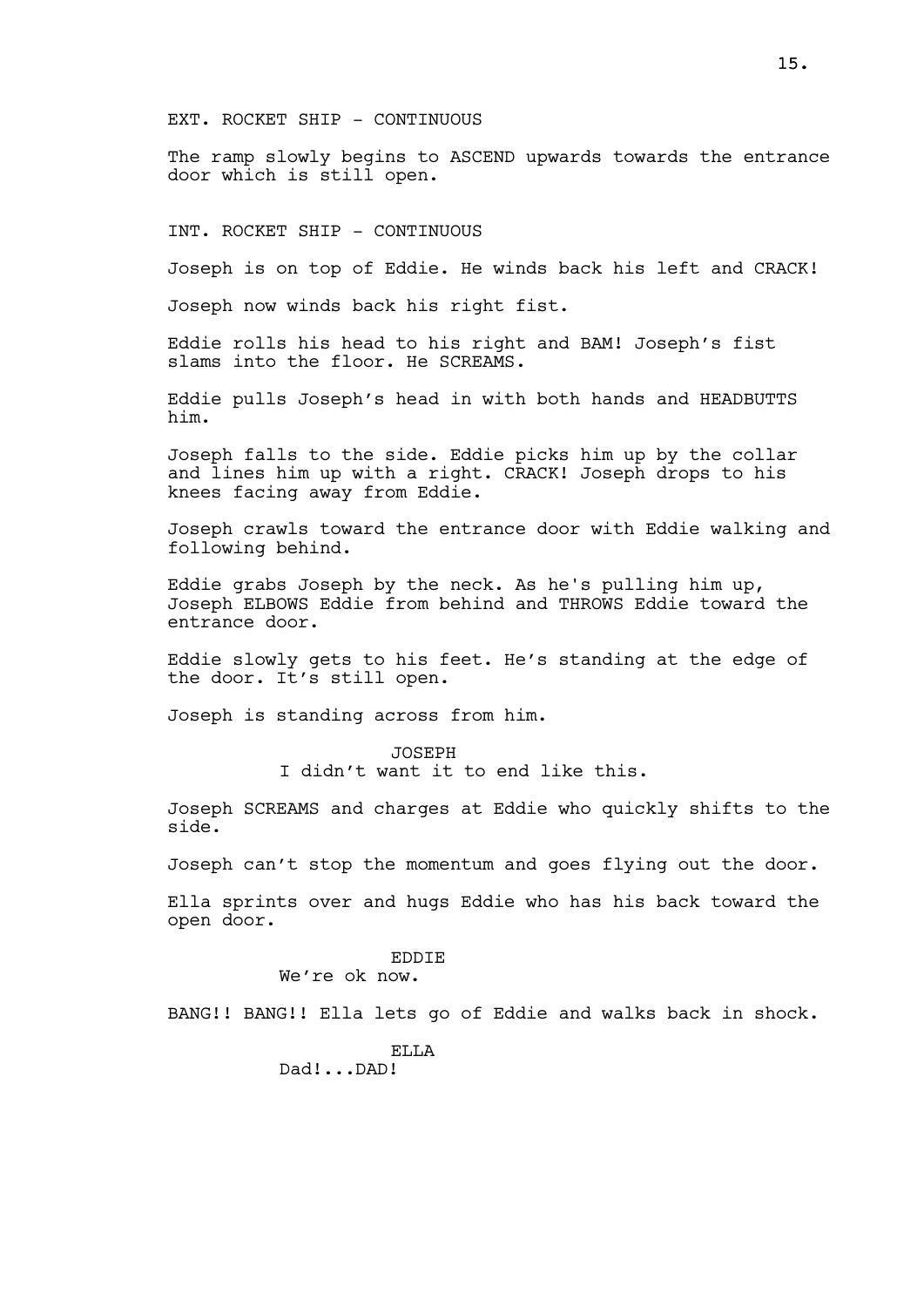Eddie looks down and realises he's been shot. He's bleeding. He looks back at Ella.

> EDDIE Sorry honey...I tried.

Eddie slowly falls out the door.

**ELLA** 

DAD!

Ella sprints toward the door and looks out.

Joseph is still holding up his gun. Eddie lays next to him.

The doors AUTOMATICALLY SHUT.

INT. CONTROL ROOM - CONTINUOUS

STEWARDESS Take off in five, four, three, two, one.

EXT. ROCKET SHIP - CONTINUOUS

The ENGINES FIRE UP and the rocket shoots up.

ELDERLY WOMAN (V.O.) My father always told me that nature was dangerous. In the end...technology killed him. (beat) If he hadn't been fired maybe the ship would've been able to fit more people...who knows.

EXT. MARS, CITY - 65 YEARS LATER (2265)

A complete civilisation on mars. A small city, BUSTLING with activity. We ZOOM into one of the buildings.

INT. OFFICE BUILDING, THERAPY ROOM - CONTINUOUS

An elderly woman - Ella in her 70's sits in a chair talking to a MAN - her therapist.

> MAN Do you have any regrets?